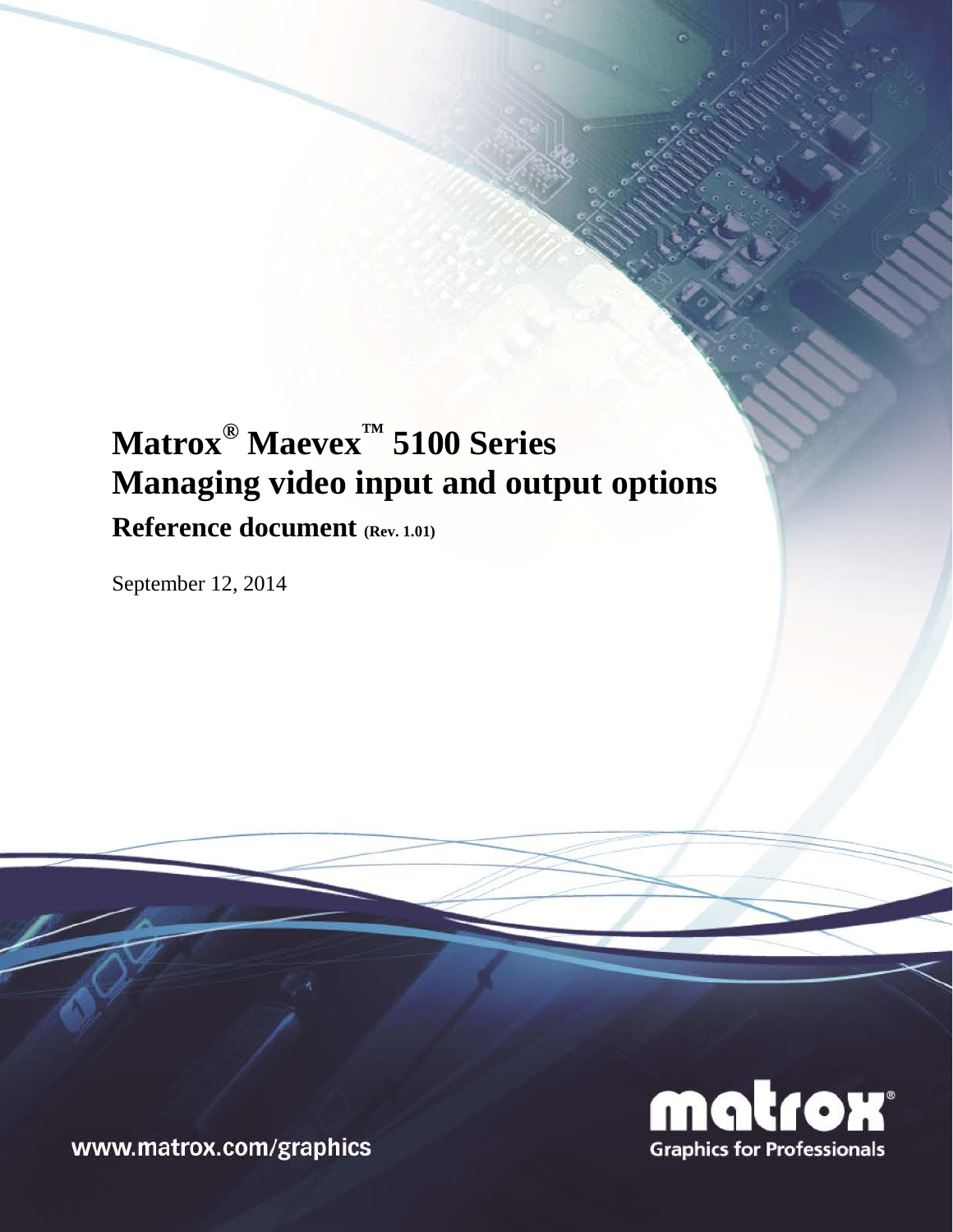## **Table of contents**

| $\mathbf{1}$            |     |  |  |  |  |
|-------------------------|-----|--|--|--|--|
|                         | 1.1 |  |  |  |  |
| $\boldsymbol{2}$        |     |  |  |  |  |
| 3                       |     |  |  |  |  |
|                         | 3.1 |  |  |  |  |
|                         | 3.2 |  |  |  |  |
| $\overline{\mathbf{4}}$ |     |  |  |  |  |
| 5                       |     |  |  |  |  |
|                         | 5.1 |  |  |  |  |
|                         | 5.2 |  |  |  |  |
| 6                       |     |  |  |  |  |
|                         | 6.1 |  |  |  |  |
|                         | 6.2 |  |  |  |  |
| 6.2.1                   |     |  |  |  |  |
|                         |     |  |  |  |  |
| 7                       |     |  |  |  |  |
| 8                       |     |  |  |  |  |
|                         | 8.1 |  |  |  |  |
| 9                       |     |  |  |  |  |
|                         | 9.1 |  |  |  |  |
| <b>10</b>               |     |  |  |  |  |
|                         |     |  |  |  |  |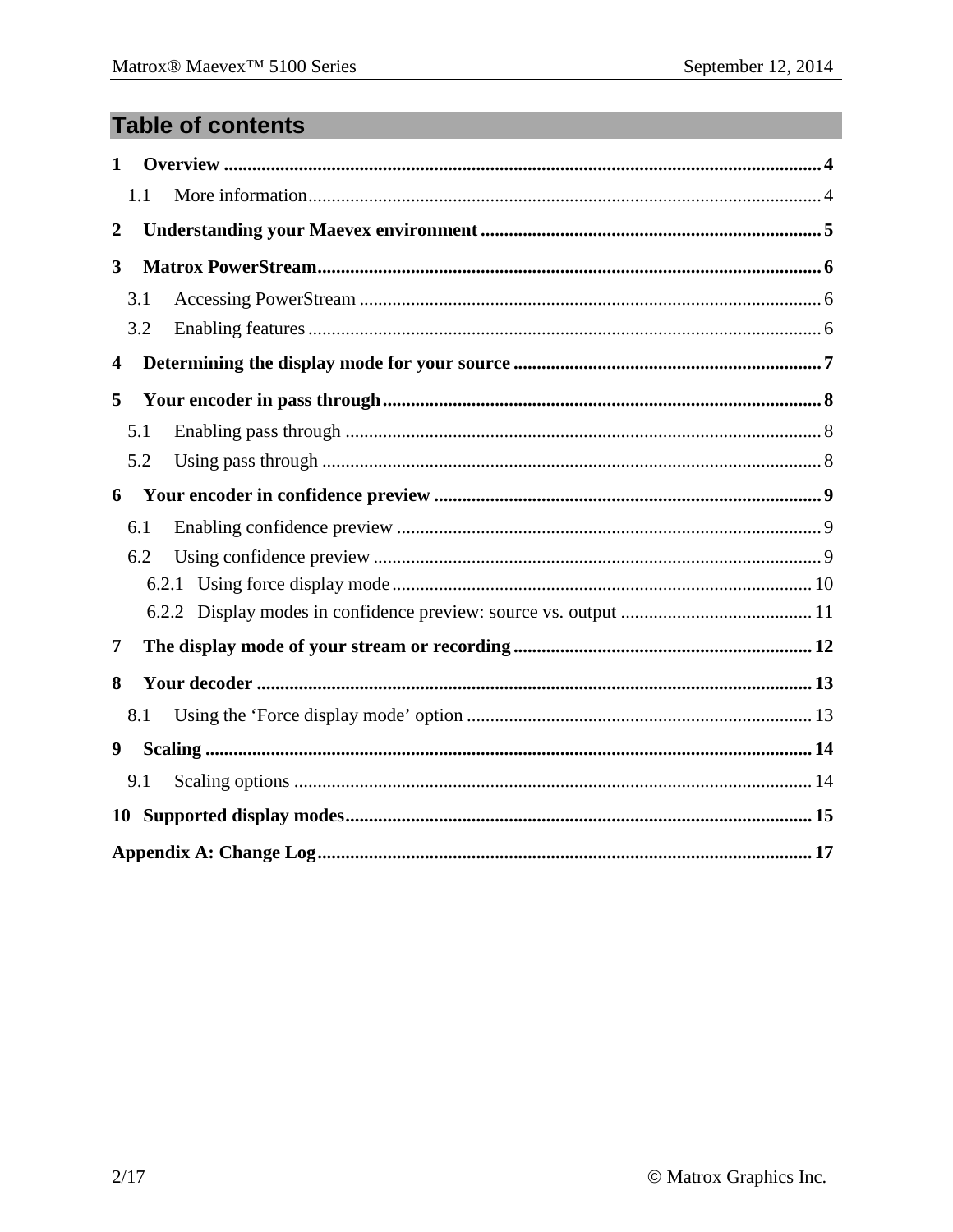# **List of Figures**

| Figure 1: Confidence preview with a digital monitor and 'Force display mode' disabled 10   |  |
|--------------------------------------------------------------------------------------------|--|
| Figure 2: Confidence preview with no digital monitor and 'Force display mode' disabled  10 |  |
|                                                                                            |  |
|                                                                                            |  |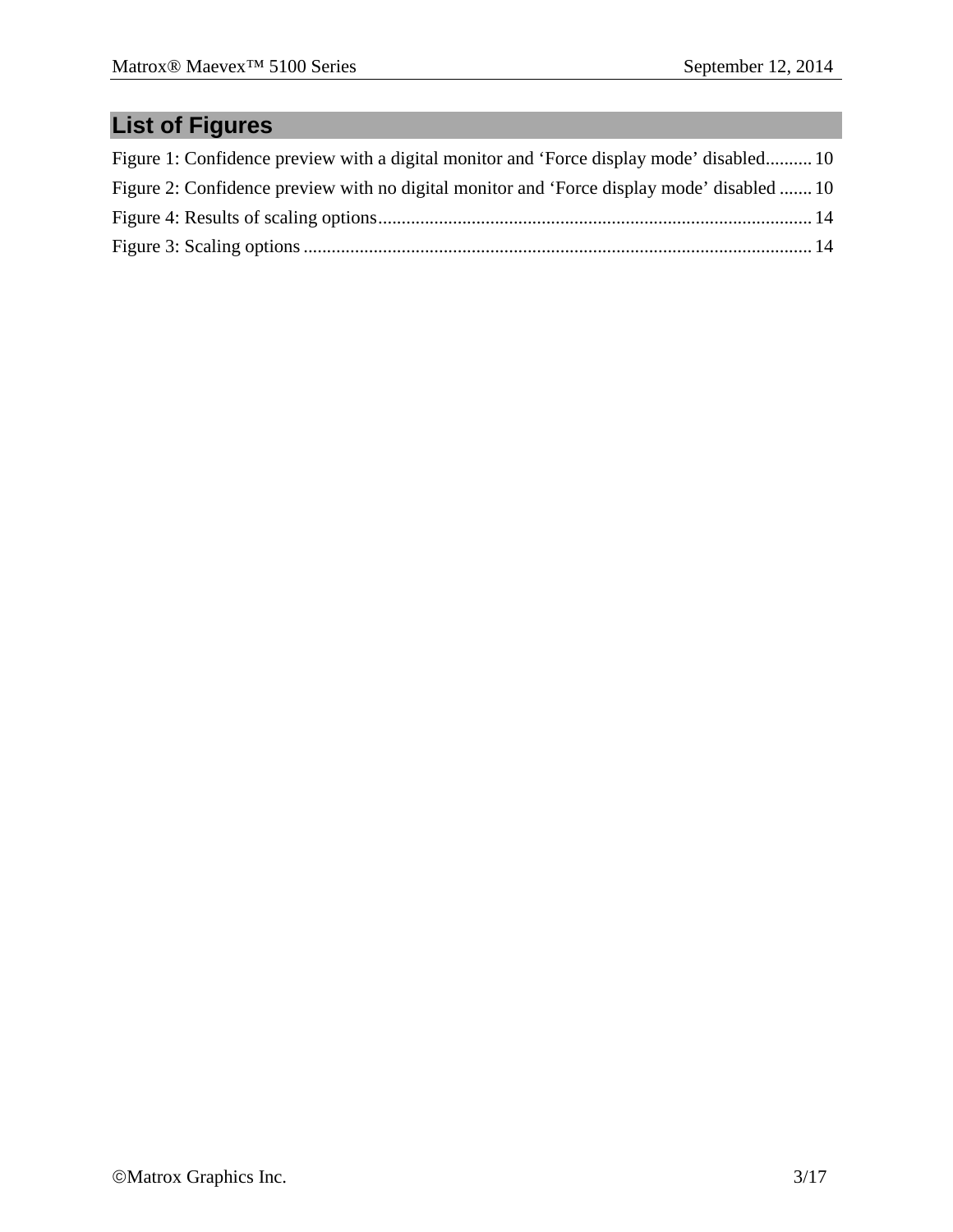#### **1 Overview**

Your Matrox Maevex 5100 Series hardware and software are designed to obtain the best possible video quality for your environment. Achieving the best video quality is done by limiting the number of transformations to the video between the source and the final output. Transformations to the resolution and frame rate of a video are the ones most likely to affect video quality.

For video playback on monitor and other devices, the resolution and frame rate of a video are converted to a display resolution and vertical refresh rate which is referred to as a display mode.

This document explains how to determine which display modes are used from the source device to monitors connected to your encoder and decoder units.

**Note:** This document assumes you're using version 1.03 of Matrox PowerStream software and firmware. If you're using a previous version of PowerStream software, certain references in this guide may not reflect the software you have.

#### **1.1 More information**

The following provide additional documentation such as the installation, the connection setup, and the hardware information for the Matrox products discussed in this document and on the software to configure these products.

- **Matrox Maevex 5100 Series User Guide** provides information on installing and connecting your Maevex 5100 Series products.
- **Matrox PowerStream help** provides information on PowerStream software features and options.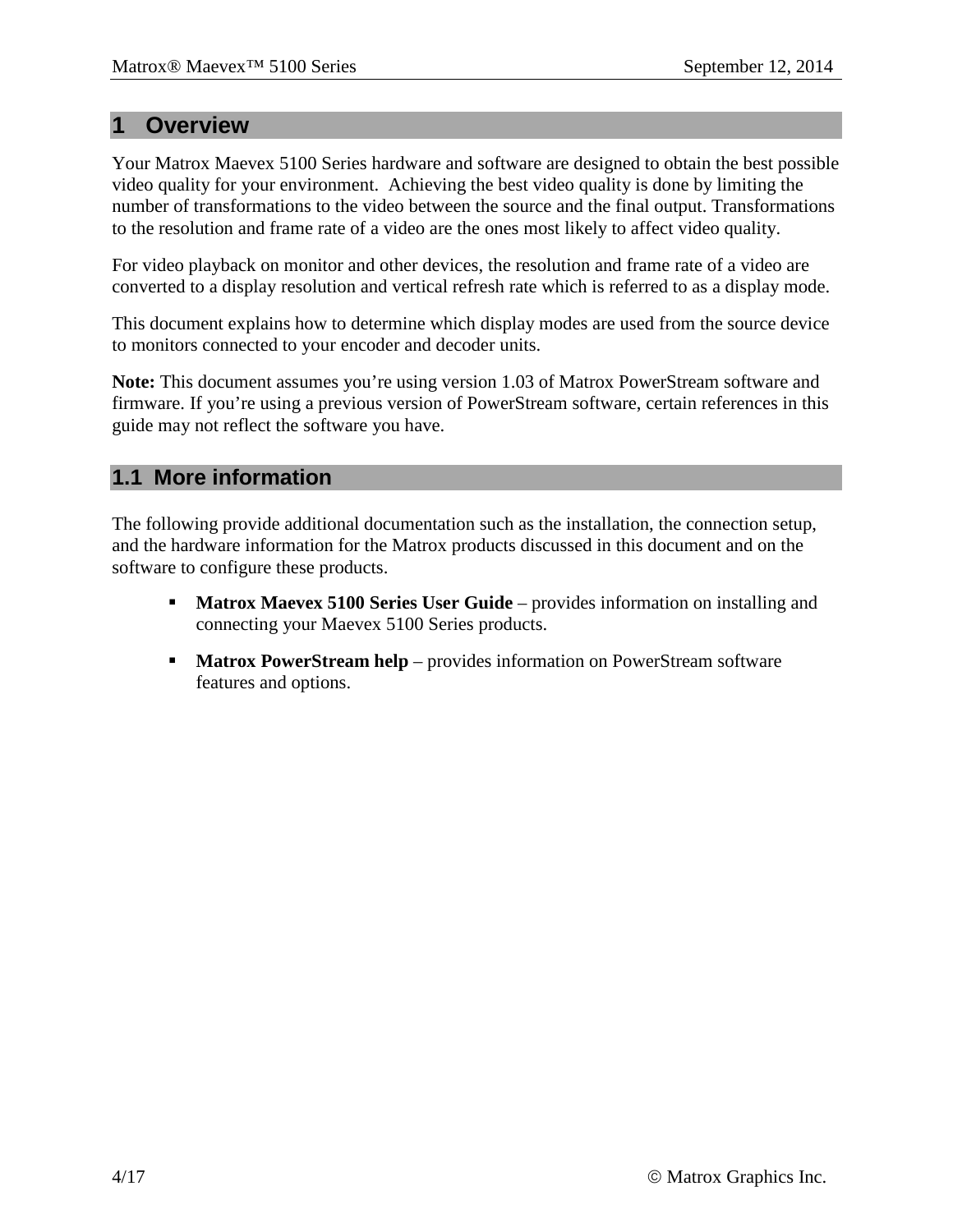#### **2 Understanding your Maevex environment**

The following hardware components of a Matrox Maevex environment help determine which display modes are used.

- **Source** A video source connected to an encoder. For example, a source can be a media player, a computer system, a camera, or another Maevex encoder.
- **Maevex Encoder** An encoder is needed for each source in your Maevex environment. An encoder can transmit to a single decoder or to multiple decoders. An IP camera supporting RTSP transmissions can also be used to encode and transmit a stream.
- **Maevex Decoder** A decoder is needed for each output in your environment. A computer system using VideoLAN® VLC media player as a video player can also be used to decode the signal from an encoder and play back video.

Matrox PowerStream software also helps determine which display modes are used.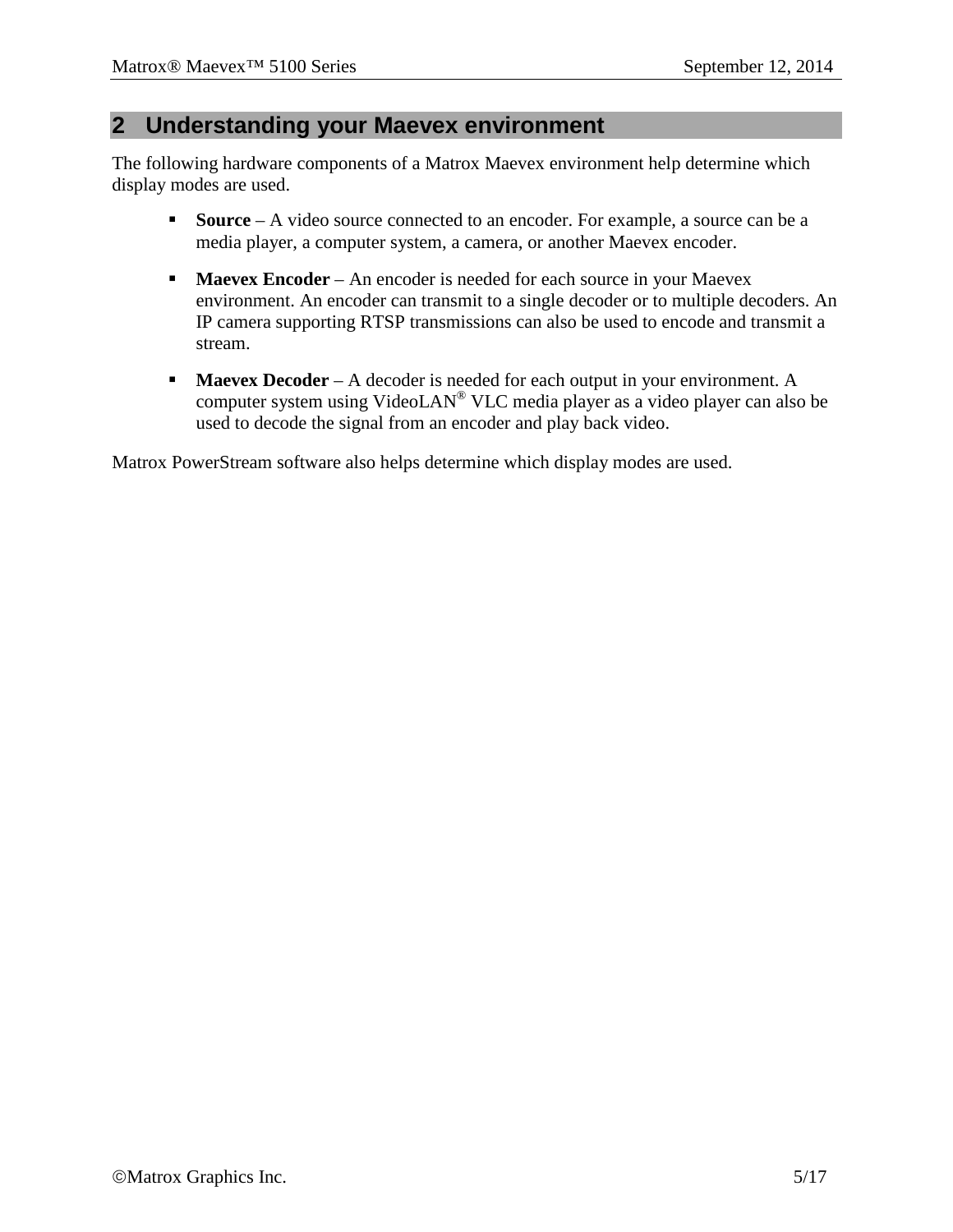#### **3 Matrox PowerStream**

Matrox PowerStream software enables you to remotely control, manage, and configure your Maevex units from a controller system in your Maevex environment.

#### **3.1 Accessing PowerStream**

To access PowerStream software:

- **Windows 8** From the **Start** screen, click **PowerStream**.
- **Windows 7** Click **Start** > **All Programs** (or **Programs**) > **Matrox Graphics**\* > **PowerStream.** (\* Depending on your version and configuration of Windows, this part of the step may not be necessary.)

For more information, see Matrox PowerStream help.

#### <span id="page-5-0"></span>**3.2 Enabling features**

To access the control settings for a unit, double click the unit tile or click the **Settings**  $(\mathbf{F})$  icon of the tile, then click **Control**.

Adjust your settings, then click **Apply** to apply your changes.

Use the following settings to modify the display mode for your Maevex units:

- **Encoder** 
	- **Processing** > **Capture** > **Frame rate**
	- **Processing** > **Encoding** > **Use specific video size**
	- **Output** > **Use pass through** or **Use confidence preview**
	- **Output** > **Size and transformations**
- Decoder
	- **Decoding** > **Crop video**
	- **Local output** > **Size and transformations**

For more information on Matrox PowerStream features and options, see the help file included with your PowerStream software.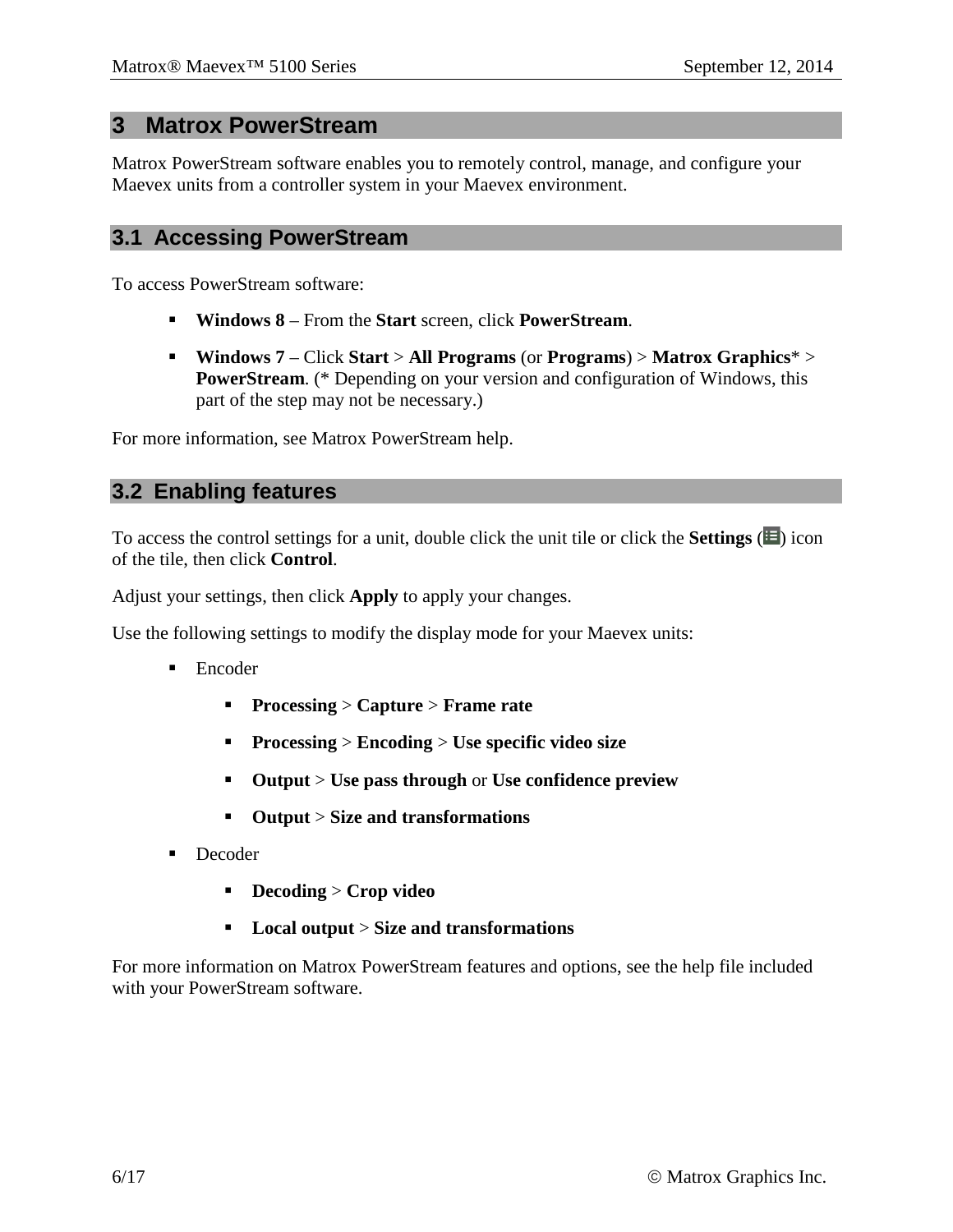#### **4 Determining the display mode for your source**

A source device uses the EDID information from the device connected to it (such as a monitor) to determine which display mode to use. A display mode is the combination of display resolution and vertical refresh rate (see [Supported display modes\)](#page-14-0).

Some sources (such as a computer system) can force a display mode. When forcing a display mode, the source disregards the EDID of the device, which may result in a loss of video quality.

Most sources can determine the best display mode to use for a device connected to it. Each device has a preferred display mode defined in its EDID. If the source supports that display mode, both the source and the device use that mode. If the source doesn't support that display mode, the source selects a display mode that both devices support. For more information, see your source device documentation or contact your source device manufacturer.

Depending on the **encoder** output method selected in PowerStream, your source uses the EDID of different devices to determine which display mode to use:

- **Pass through** the source uses the EDID of the DVI or HDMI digital monitor connected to your encoder.
- **Confidence preview** the source uses the EDID of the encoder.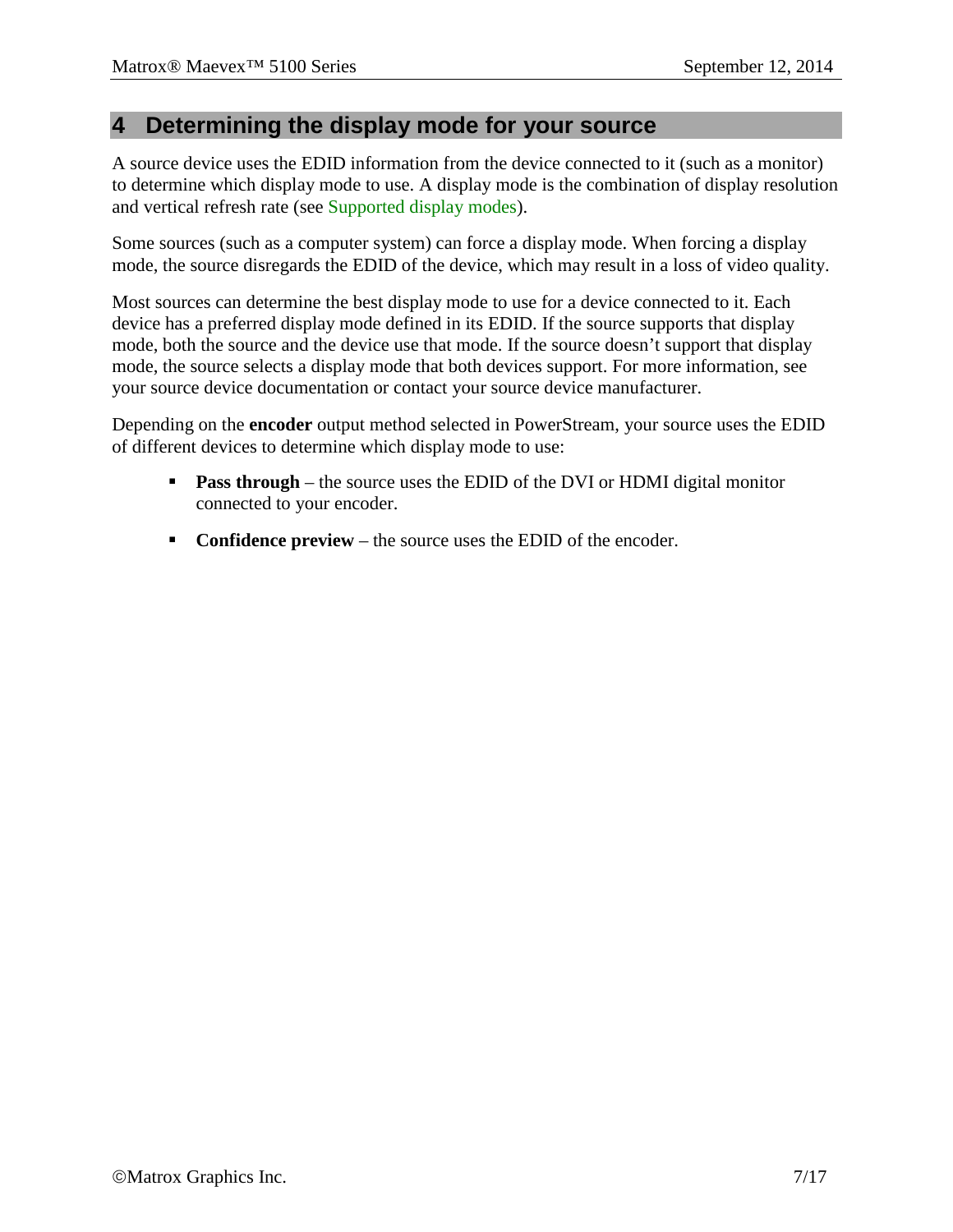#### **5 Your encoder in pass through**

Pass through is an encoder output method enabled in PowerStream. When pass through is enabled, the encoder transmits the signal between your source device and the monitor connected to the encoder, as if the source was connected directly to the monitor.

You can use pass through to see how your source video looks at the preferred display mode for your monitor and without transformations by the encoder.

#### **5.1 Enabling pass through**

To enable pass through, access your encoder control settings (see [Enabling features\)](#page-5-0). Select the **Output** tab, then enable **Use pass through**.

#### **5.2 Using pass through**

When using pass through:

- The source uses the EDID of the DVI or HDMI digital monitor connected to the **HDMI OUT** connector of your encoder to determine which display mode to use. \*\***If no EDID is detected, the source may disable its video output and capture is impossible.\*\***
- The encoder must support the display mode used by the source for capture, encoding, streaming, or recording to work. For more information, see [Supported display modes.](#page-14-0)
- The output settings (such as **Size and transformations** and **Image appearance**) for your encoder have no effect and are disabled.
- If capture isn't working on your encoder, the source video plays on your monitor.
- No analog video signal is received, so there's no video output on the **VGA** connector (analog video output).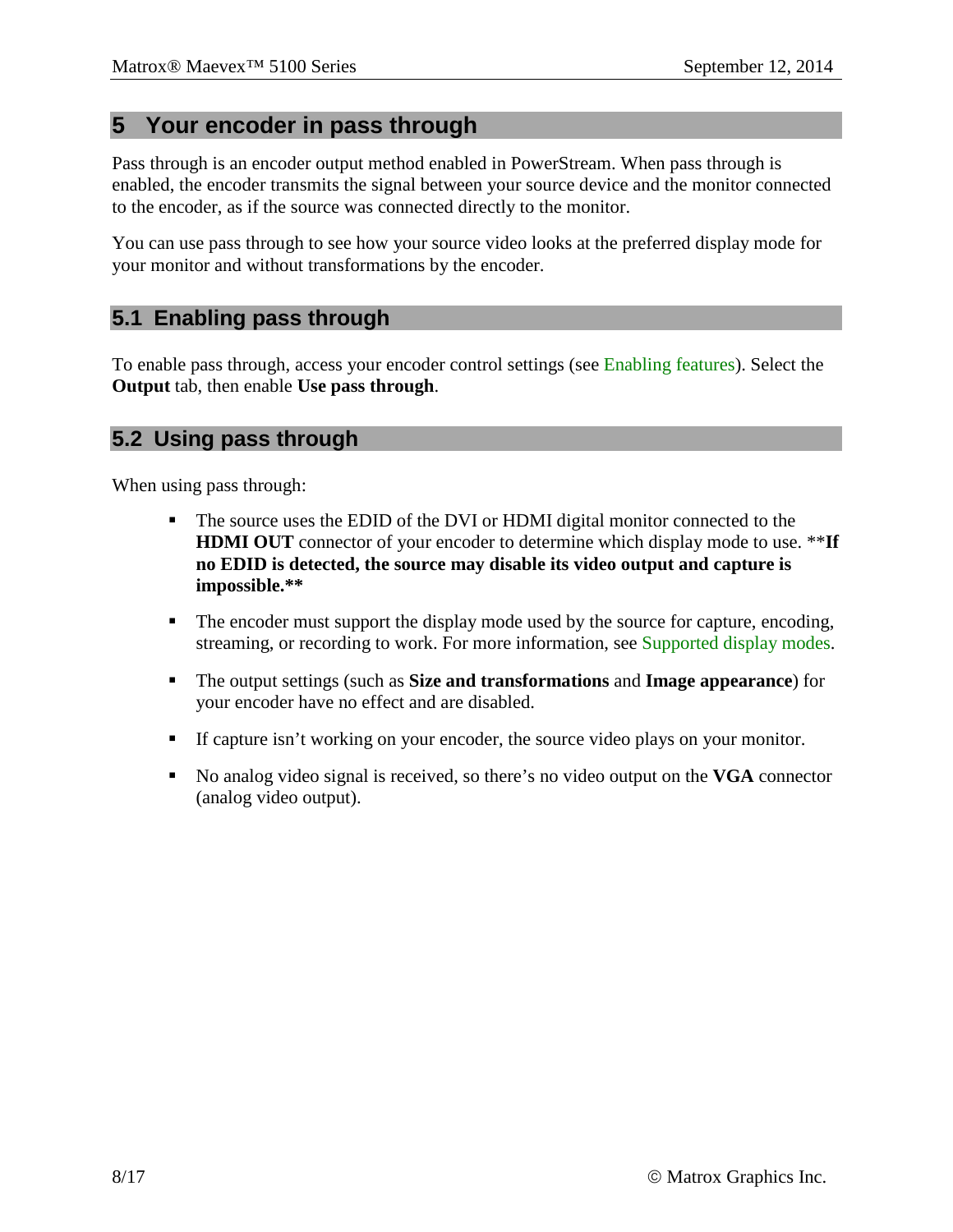#### **6 Your encoder in confidence preview**

Confidence preview is the default output method for an encoder. When confidence preview is enabled, your encoder receives the video signal, just like a monitor would. Use confidence preview if no monitor is connected to your encoder. Use confidence preview to view the effects of transformations configured through the output settings of your encoder.

In confidence preview, your encoder shows the video received by the source, not the decoded stream. The transformations are done directly to the display mode received from the source, which may be different from the display mode of the encoded stream. For more information, see [The display mode of your stream or recording.](#page-11-0)

#### **6.1 Enabling confidence preview**

By default, your encoder is configured to **Use confidence preview**. To make sure **Use confidence preview** is enabled, access your encoder **Control** settings (see [Enabling features\)](#page-5-0). Select the **Output** tab, then enable **Use confidence preview**.

#### **6.2 Using confidence preview**

No monitor needs to be connected to your encoder. The source detects the EDID of the encoder and uses the encoder's preferred display mode of 1920×1080 @ 60Hz.

In confidence preview, the output settings (such as **Size and transformations** and **Image appearance**) are used to output the video. Use these output settings to output to a DVI or HDMI digital monitor connected to the **HDMI Out** connector of your encoder and to an analog monitor connected to the **VGA** connector.

When using confidence preview:

- The source uses the EDID of the encoder to determine which display mode to use. The preferred display mode of the encoder is 1920×1080 @ 60Hz.
- The output settings (such as **Size and transformation** and **Image appearance)** are used to output the video to the monitors connected to your encoder.
- Your encoder can output to a DVI or HDMI digital monitor connected to the **HDMI Out** connector, to an analog monitor connected to the **VGA** connector, or to both.
- Your encoder outputs the same display mode to both the **HDMI Out** and **VGA** connector.
- The encoder can force a display mode, or it can use the EDID of the monitor detected to determine which display mode to use.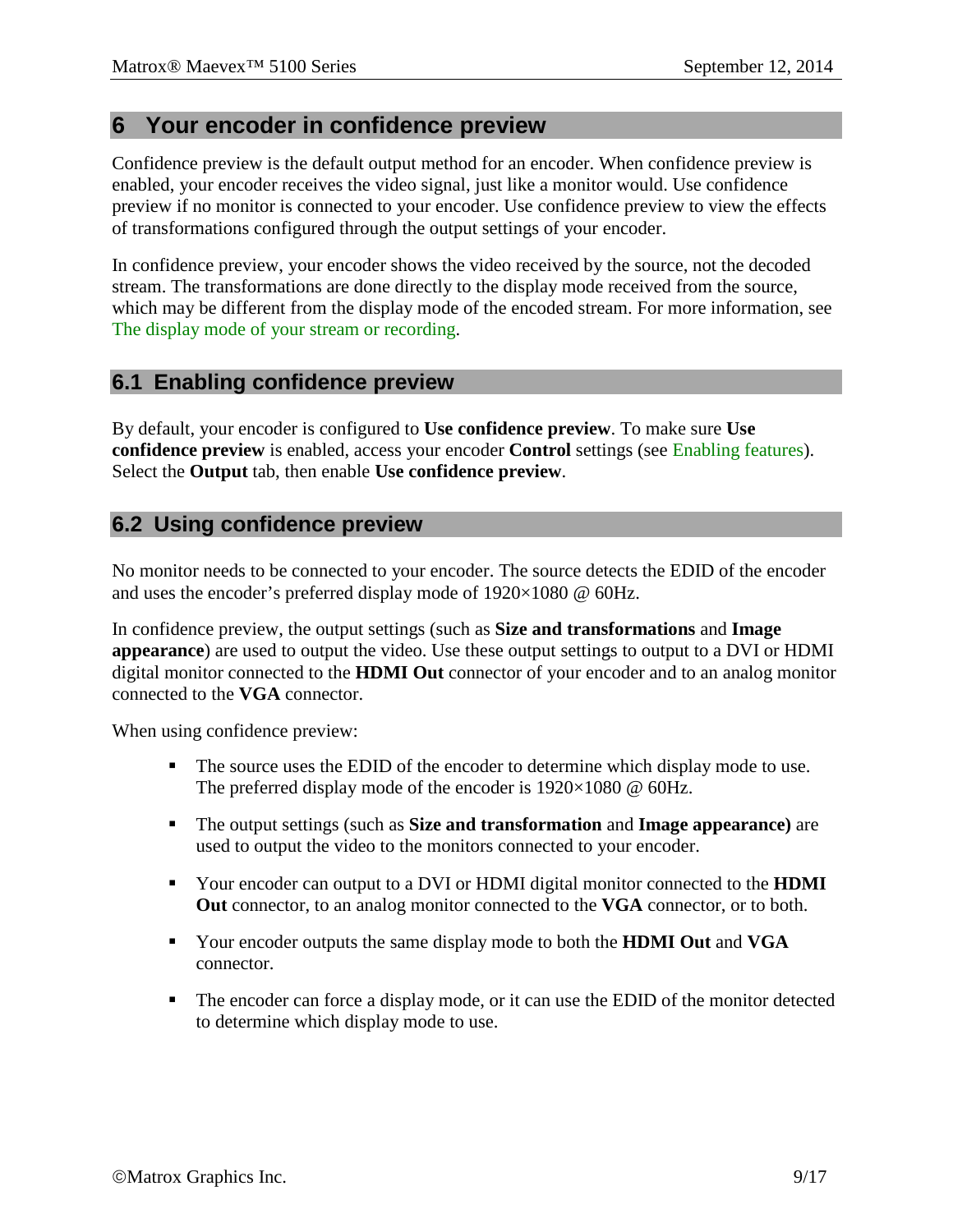#### **6.2.1 Using force display mode**

The **Force display mode** option of your encoder affects the display mode your encoder uses to output to its monitor.

If **Force display mode** is enabled, your encoder uses the selected display mode to output the video signal. For more information, see [Supported display modes.](#page-14-0)

If **Force display mode** is disabled, your encoder uses the EDID of the monitor detected to determine which display mode to use.

 If a DVI or HDMI monitor is connected to the **HDMI Out** connector of your encoder, the encoder uses the EDID of that monitor to output.

To determine the best display mode to use, each monitor has a preferred display mode defined in its EDID. If your unit supports that display mode, both the unit and the monitor use that mode. If the unit doesn't support that display mode, the unit selects a display mode that both devices support. For more information, see your monitor documentation or contact your monitor manufacturer.



**Figure 1: Confidence preview with a digital monitor and 'Force display mode' disabled**

<span id="page-9-0"></span> If no monitor is connected to the **HDMI Out** connector, or if **Video output type** is set to **VGA**, the encoder uses its preferred display mode of  $1920 \times 1080$  @ 60Hz.



**Figure 2: Confidence preview with no digital monitor and 'Force display mode' disabled**

<span id="page-9-1"></span>If your analog monitor doesn't support  $1920\times1080$  @ 60Hz, we recommend you enable **Force a display mode** and select a display mode your analog monitor supports.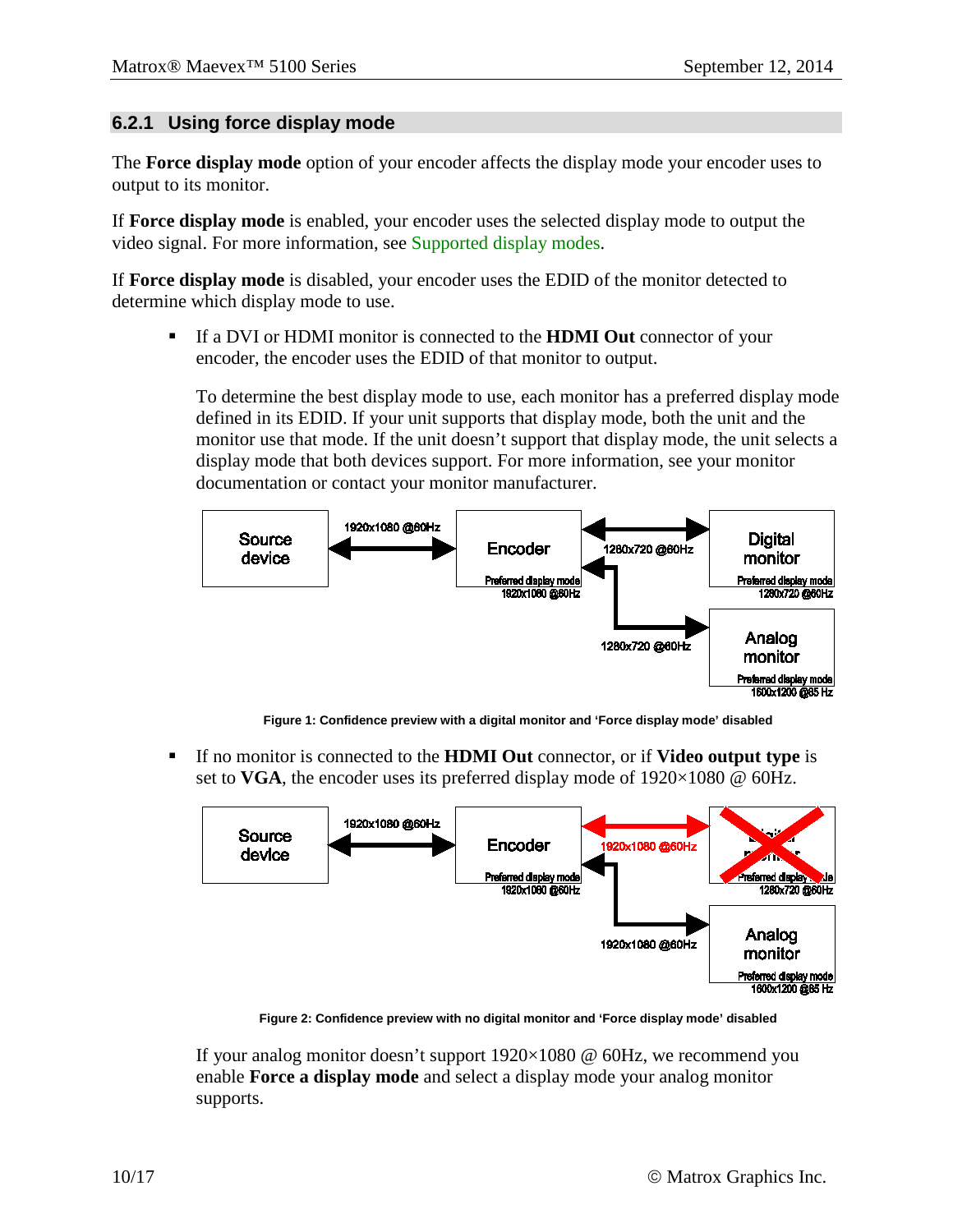#### **6.2.2 Display modes in confidence preview: source vs. output**

In confidence preview, the encoder may output a display resolution smaller than the one received from the source. This difference requires scaling of the original source video to fit the display mode used at output. This is the first scaling transformation that can occur to a video source. The second involves the PowerStream **Scaling** option (see [Scaling\)](#page-13-1).

If the source display mode is smaller than or equal to the output display mode, the encoder doesn't scale the video, but black borders may appear around the video. PowerStream may scale the video to fit the output display mode (see [Scaling\)](#page-13-1).

**Note:** Your monitor may scale the video regardless of the PowerStream settings selected. For more information, see your monitor documentation.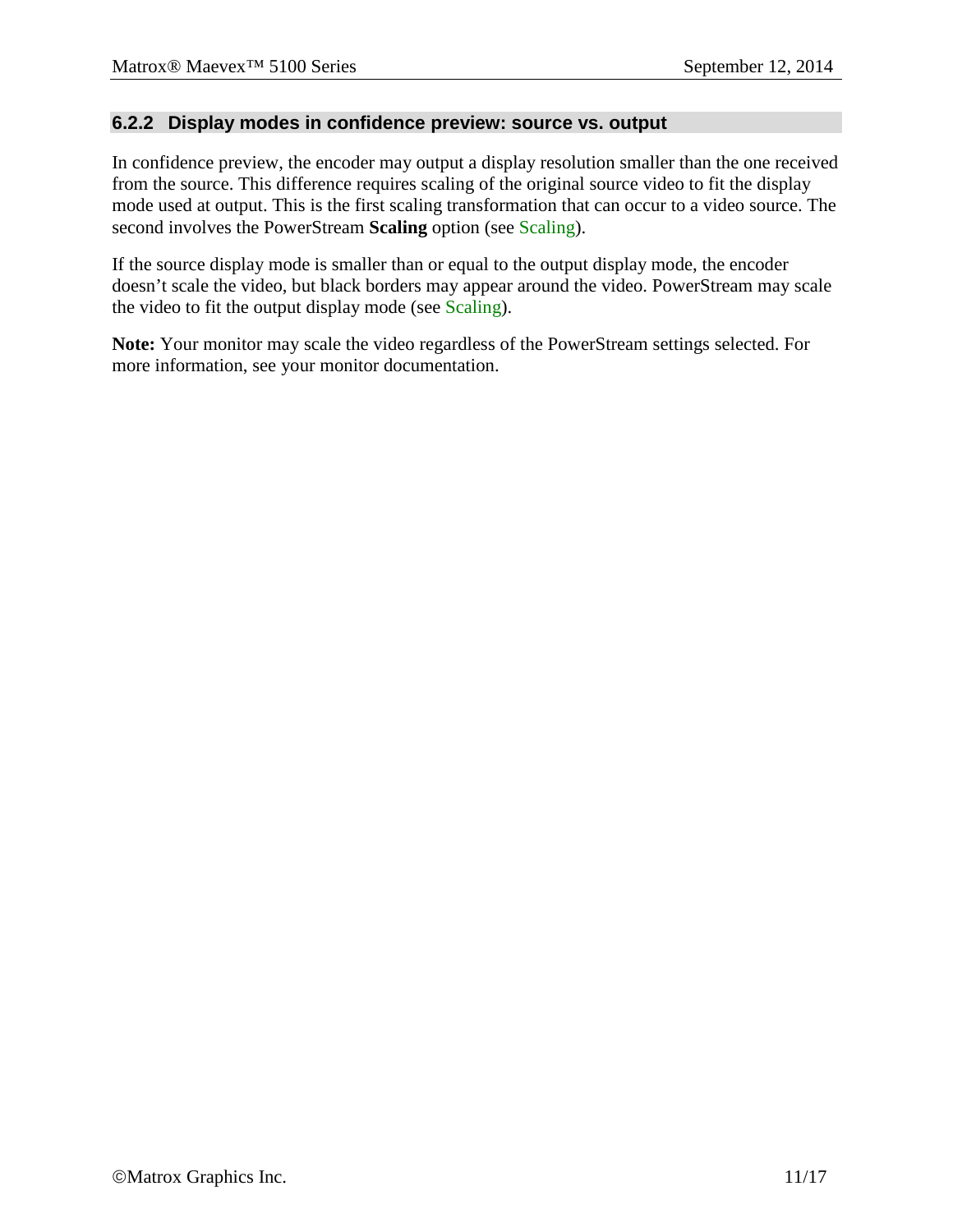#### <span id="page-11-0"></span>**7 The display mode of your stream or recording**

When the encoder captures the source, it uses the source display mode. You may want use a different display mode to stream (or record) the video such as to lower bandwidth during transmission.

The following PowerStream options can affect the display mode of your stream or recording:

- **Capture** > **Frame rate** Reduces the frame rate of the video.
- **Encoding** > **Use specific video size** Encodes the video with a different resolution. If the video size specified is different than the source resolution, the source video is scaled to fit the video size.

For more information, see [Enabling features.](#page-5-0)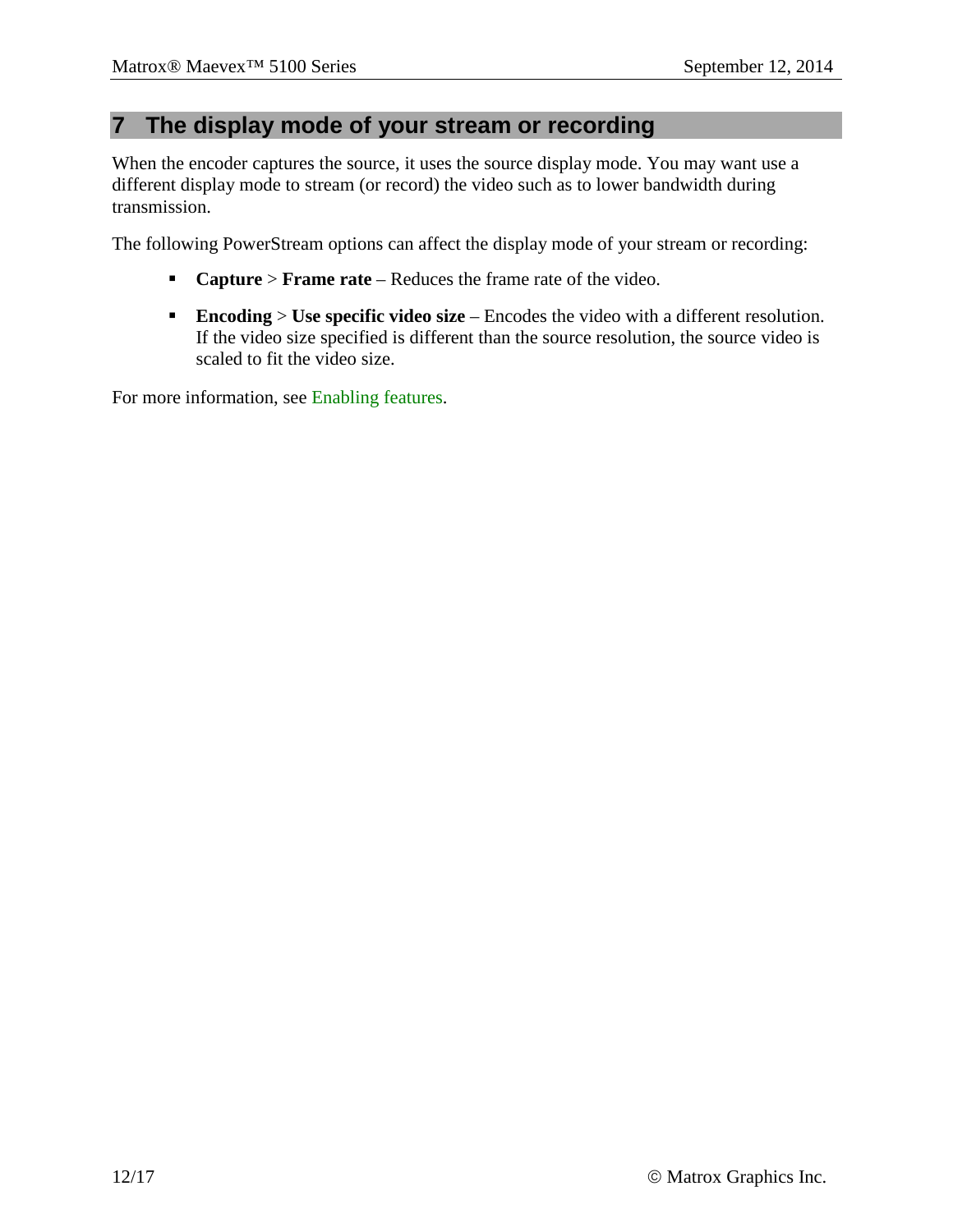### **8 Your decoder**

Your decoder has a single output method. It's equivalent to the confidence preview option for your encoder.

Your decoder follows these guidelines:

- It uses the display mode of the video stream received by an encoder.
- The display resolution of the video stream can be reduced by using the **Crop video** option in PowerStream. For more information, see [Enabling features.](#page-5-0)
- The output settings (such as **Size and transformation** and **Image appearance**) are used to send the video signal to the monitor connected to the decoder.
- It can force a display mode, or it can use the EDID of the monitor detected to determine which display mode to use.

#### **8.1 Using the 'Force display mode' option**

Enabling or disabling the **Force display mode** option affects the display mode your decoder uses to output to the monitor.

- If **Force display mode** is enabled, your decoder uses the selected display mode to output the video signal. For more information, see [Supported display modes.](#page-14-0)
- If **Force display mode** is disabled, your decoder uses the EDID of the DVI or HDMI digital monitor connected to its **HDMI** connector to determine which display mode to use to output the video signal.

To determine the best display mode to use, each monitor has a preferred display mode defined in its EDID. If your unit supports that display mode, both the unit and the monitor use that mode. If the unit doesn't support that display mode, the unit selects a display mode that both devices support. For more information, see your monitor documentation or contact your monitor manufacturer.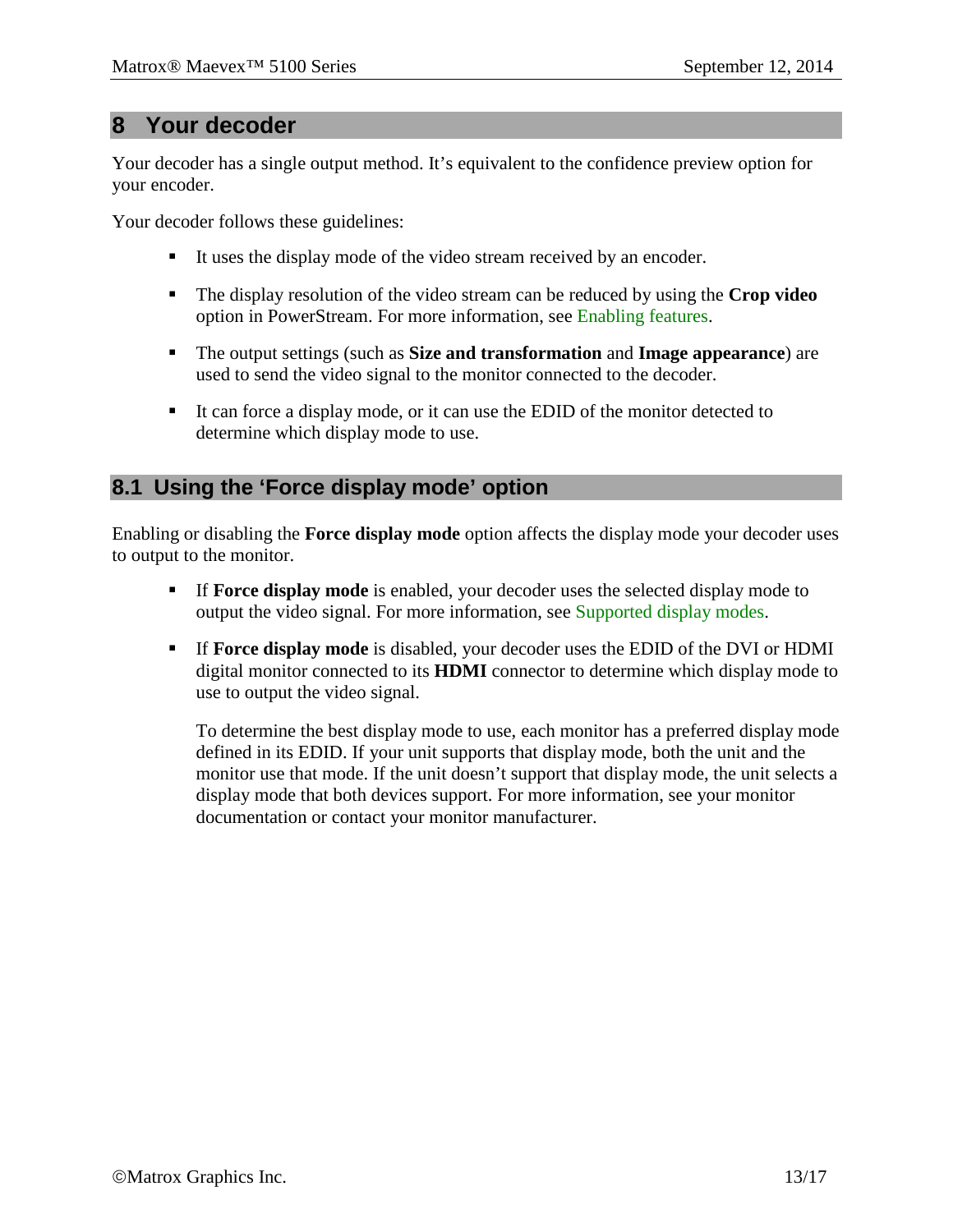## <span id="page-13-1"></span>**9 Scaling**

PowerStream enables you to select the proper **Scaling** option for the **Local output** setting of your encoders (in confidence preview) and decoders. This option defines how your unit shows the video when the video resolution doesn't match the output resolution (or resolution of the display mode).

## **9.1 Scaling options**

The scaling options for the local output of your Maevex units are:

**•** Center in display – If the video resolution is smaller than the output resolution, the video is centered in the monitor and has a black border around the video. For example, if the video resolution is 1280×1024 and the output resolution is  $1920\times1080$ , the video is a 1280×1024 image, centered, with a black border around the video to fit a 1920×1080 output.

If the video resolution is larger than the output resolution, the video is scaled to fit the output resolution while keeping the aspect ratio of the video. For example, if the video resolution is  $1920\times1080$  and the output resolution is  $1600\times1200$ , the video is scaled to 1600×900, centered, with a black border around the video to fit a 1600×1200 output.

| Video                    |                    |                          |  |  |  |  |  |  |
|--------------------------|--------------------|--------------------------|--|--|--|--|--|--|
| HDMI                     |                    |                          |  |  |  |  |  |  |
| Size and transformations |                    |                          |  |  |  |  |  |  |
| Force display mode       |                    |                          |  |  |  |  |  |  |
|                          | 1920 x 1080, 60 Hz | $\overline{\phantom{a}}$ |  |  |  |  |  |  |
| Scaling                  |                    |                          |  |  |  |  |  |  |
|                          | Center in display  |                          |  |  |  |  |  |  |
| Imad                     | Center in display  |                          |  |  |  |  |  |  |
|                          | Stretch to display |                          |  |  |  |  |  |  |
| Brid                     | Fit in display     |                          |  |  |  |  |  |  |
|                          | Contrast<br>9551   | r.<br>ÚЛ<br>n.<br>٠      |  |  |  |  |  |  |
| Hue                      |                    | 1.1111111111             |  |  |  |  |  |  |
|                          | Saturation<br>8000 |                          |  |  |  |  |  |  |
|                          |                    |                          |  |  |  |  |  |  |

**Figure 3: Scaling options**

- **Stretch to display** If your video resolution doesn't match the output resolution, the video is stretched or downscaled to fit the entire screen without a black border (the aspect ratio isn't preserved). There may be loss of image quality due to scaling.
- **Fit in display** If the video resolution is less than the output resolution, the video is scaled, preserving the video aspect ratio. Black borders on the top or sides of the video may appear if the aspect ratios of the video and monitor don't match. For example, if the video resolution is  $1360 \times 768$  and the output resolution is  $1600 \times 1200$ , the video is scaled horizontally and vertically to fit the output resolution, without distorting the image.

<span id="page-13-0"></span>

**Figure 4: Results of scaling options**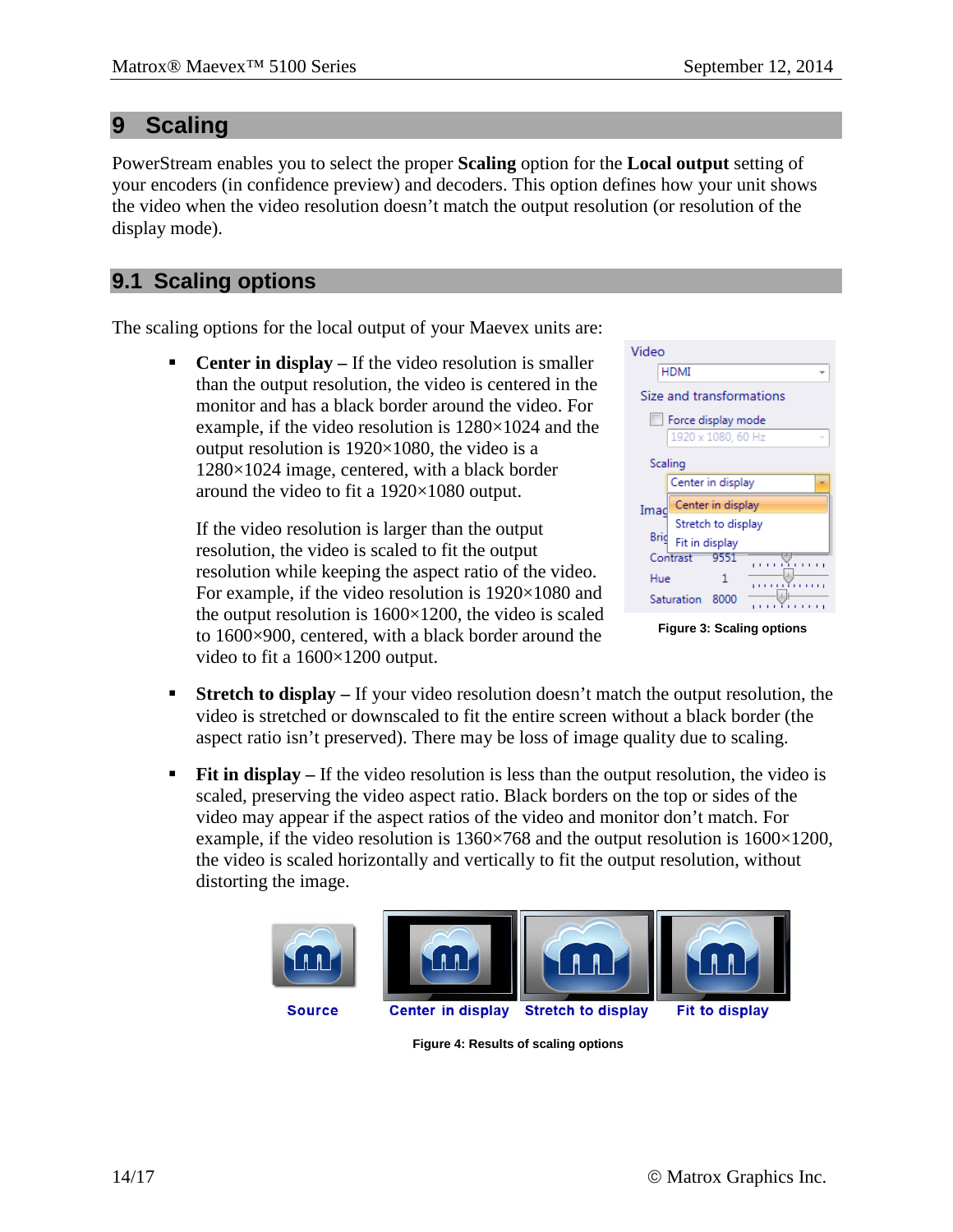## <span id="page-14-0"></span>**10 Supported display modes**

|                | At encoder input $1$<br>(HDMI IN) | On output with 'Force display mode'<br>enabled |               |
|----------------|-----------------------------------|------------------------------------------------|---------------|
|                |                                   | On encoder                                     | On decoder    |
| 1920×1200@60Hz | $\checkmark$                      | ✓                                              | ✓             |
| 1920×1080@60Hz | $\checkmark$                      | $\checkmark$                                   | $\checkmark$  |
| 1680×1050@60Hz | $\checkmark$                      | $\checkmark$                                   | ✓             |
| 1600×1200@60Hz | ✓                                 | ✓                                              | ✓             |
| 1600×900@60Hz  | $\checkmark$                      | $\checkmark$                                   | $\checkmark$  |
| 1440×900@60Hz  | ✓                                 | $\checkmark$                                   | ✓             |
| 1400×1050@60Hz | $\checkmark$                      | ✓                                              | ✓             |
| 1366×768@60Hz  | Not supported                     | $\checkmark$                                   | $\checkmark$  |
| 1360×768@60Hz  | $\checkmark$                      | $\checkmark$                                   | $\checkmark$  |
| 1280×1024@60Hz | $\checkmark$                      | ✓                                              | ✓             |
| 1280×960@60Hz  | $\checkmark$                      | $\checkmark$                                   | $\checkmark$  |
| 1280×768@60Hz  | Not supported                     | $\checkmark$                                   | $\checkmark$  |
| 1280×720@60Hz  | $\mathcal{V}^2$                   | ✓                                              | ✓             |
| 1280×720@50Hz  | $\sqrt{2}$                        | $\checkmark$                                   | $\checkmark$  |
| 1024×768@60Hz  | $\checkmark$                      | $\checkmark$                                   | $\checkmark$  |
| 852×480@60Hz   | Not supported                     | ✓                                              | ✓             |
| 848×480@60Hz   | Not supported                     | $\checkmark$                                   | $\checkmark$  |
| 800×600@60Hz   | ✓                                 | $\checkmark$                                   | $\checkmark$  |
| 720×576@50Hz   | $\sqrt{2}$                        | ✓                                              | ✓             |
| 720×480@60Hz   | $\sqrt{2}$                        | $\checkmark$                                   | ✓             |
| 640×480@60Hz   | $\checkmark$                      | $\checkmark$                                   | $\checkmark$  |
| 1080p50        | $\sqrt{2}$                        | $\checkmark$                                   | $\checkmark$  |
| 1080i60        | $\sqrt{2}$                        | Not supported                                  | Not supported |
| 1080i50        | $\mathcal{I}^2$                   | Not supported                                  | Not supported |
| 1080p30        | $\sqrt{2}$                        | $\checkmark$                                   | $\checkmark$  |

<span id="page-14-1"></span>For additional display mode support, contact Matrox Technical Support.

 $\overline{a}$ 

<span id="page-14-2"></span><sup>&</sup>lt;sup>1</sup> While using the PowerStream Use pass through option for your encoder, your source may use an unsupported display mode. The encoder must support the display mode used by the source for capture, encoding, streaming, or recording to work.

<span id="page-14-3"></span><sup>&</sup>lt;sup>2</sup> This display mode is supported in the extension block of the EDID. For more information on the HDMI resolutions supported by your output devices, see your output device documentation or contact your output device manufacturer.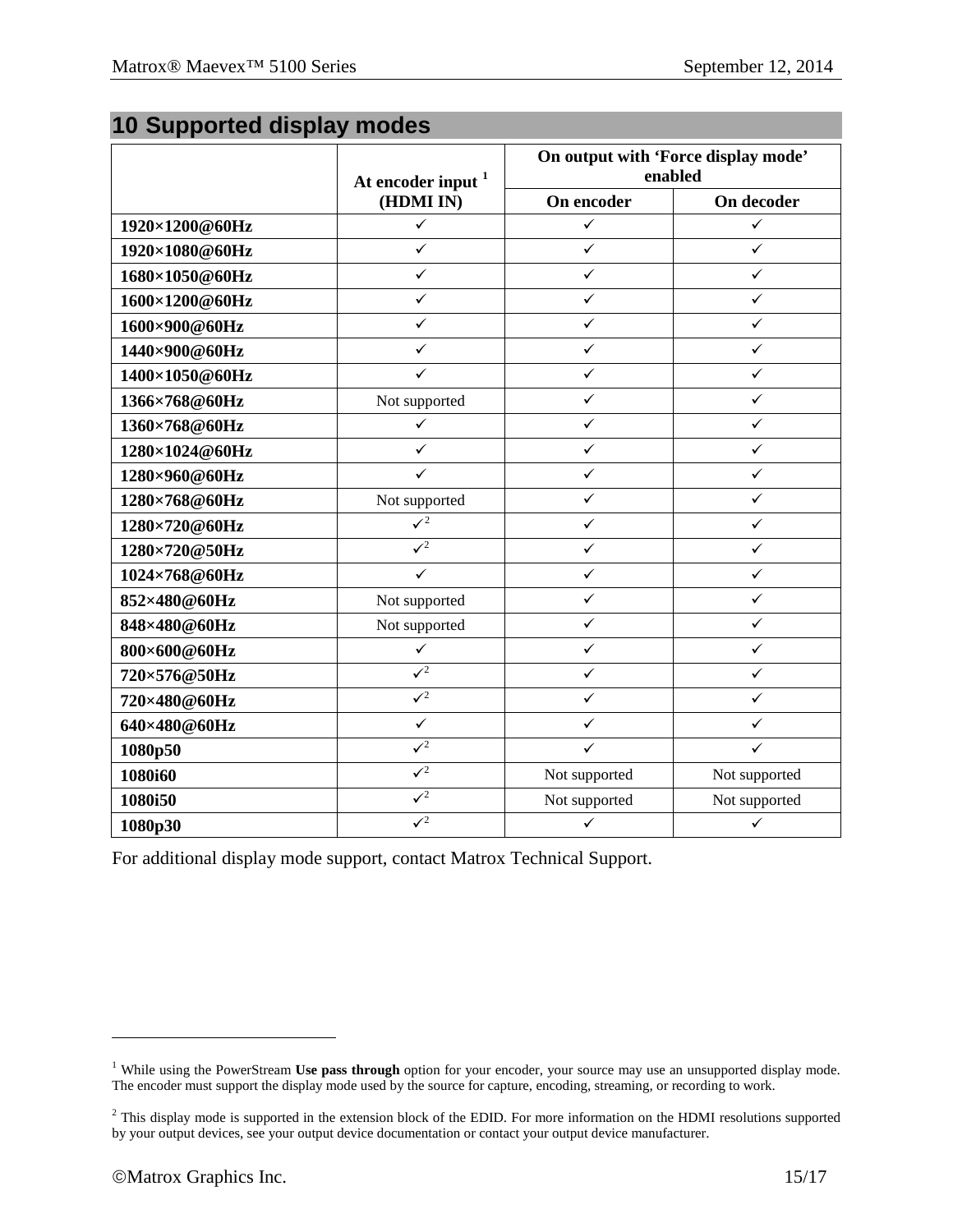#### **Disclaimer**

Information in this document may contain technical inaccuracies or typographical errors. Information may be changed or updated without notice. Matrox reserves the right to make improvements and/or changes in the products, programs and/or specifications described in this information at any time without notice. All trademarks and trade names, service marks and logos referenced herein belong to their respective owners.

HDMI, the HDMI logo, and High-Definition Multimedia Interface are trademarks or registered trademarks of HDMI Licensing LLC.

Copyright © 1996-2014 VideoLAN. This logo or a modified version may be used or modified by anyone to refer to the VideoLAN project or any product developed by the VideoLAN team, but does not indicate endorsement by the project.

Copyright © 2014 Matrox Graphics Inc. All rights reserved. Matrox and Matrox product names are registered trademarks and/or trademarks of Matrox Electronics Systems Ltd. and/or Matrox Graphics Inc. in Canada and other countries. All other company and product names are registered trademarks and/or trademarks of their respective owners.